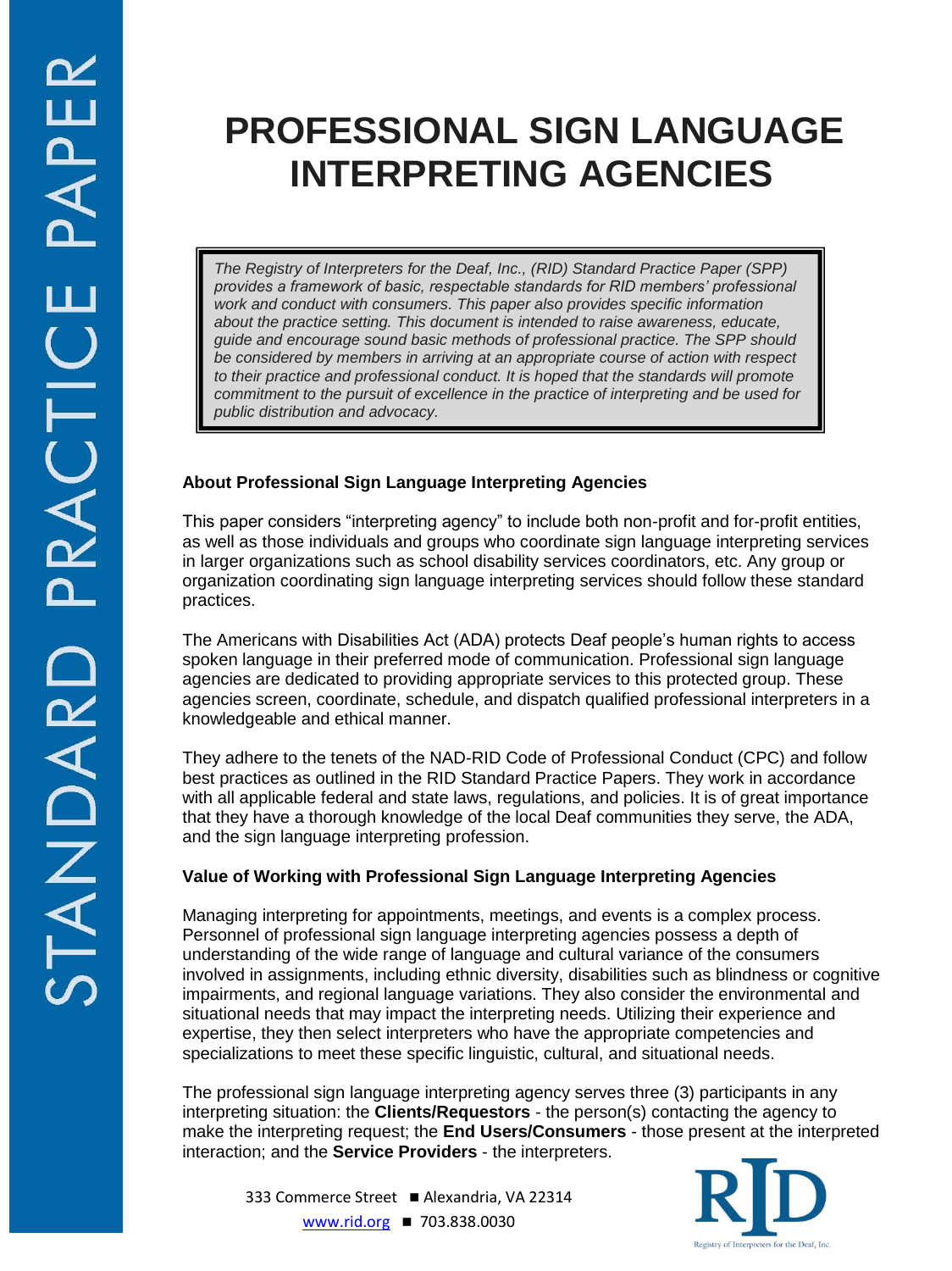**For CLIENTS/REQUESTERS**, professional sign language interpreting agencies are a single and convenient point-of-contact for:

- Accessing pre-screened, qualified, and available sign language interpreters
- Verifying interpreting credentials, education, experience, and areas of specialty, as well as any specific requirements such as immunization or background check documentation
- Procuring sign language interpreters who are able to satisfy the specific staffing requirements of an assignment
- Ensuring adherence to the ADA, Health Insurance Portability and Accountability Act (HIPAA) and other pertinent regulations
- Managing short-notice requests and unexpected changes
- Providing a confidential way for consumers and clients to provide feedback
- Mediating and resolving conflicts, problems, and complaints involving any or all consumers

#### **For END USERS/CONSUMERS**, professional sign language interpreting agencies:

- Help participants understand how to navigate an interpreted interaction
- Utilize their experience and knowledge of interpreting situations and the Deaf community to provide appropriately skilled interpreters who understand the unique communication needs of the parties involved
- Advocate for using interpreters with native cultural and linguistic competence
- Ensure that all private information regarding the request is kept confidential
- Strive for continuity of services and consistency of interpreters placed in ongoing jobs whenever possible
- Provide a confidential process to both request and give feedback about particular interpreters' capabilities before and after the assignment, ensuring that the feedback can be expressed in the communication best suited to the consumer (written and video)
- Actively solicit input and involvement from Deaf stakeholders

# **For SERVICE PROVIDERS/INTERPRETERS**, professional sign language interpreting agencies:

- Provide a convenient way to secure work at a wide variety of venues
- Establish and define the working relationship regarding employment status (employee or contractor)
- Provide clearly articulated policies and procedures
- Offer assignments based on the interpreter's qualifications, credentials, and experience
- Select teams of interpreters who work well together
- Procure and provide essential information regarding the specific requirements of an assignment
- Gather preparation materials that assist the interpreter (e.g., scripts, lectures, pre-reading material)
- Arrange for access to presenters by the assigned interpreters
- Solicit any information about the assignment environment that would impact the interpreters (e.g., size of audience, duration, formality)
- Provide administrative functions which may include advertising, billing, payroll, education, and advocacy
- Assist with meeting last minute needs which affect the assignment
- Promote the development of interpreters' skills and comfort in various venues